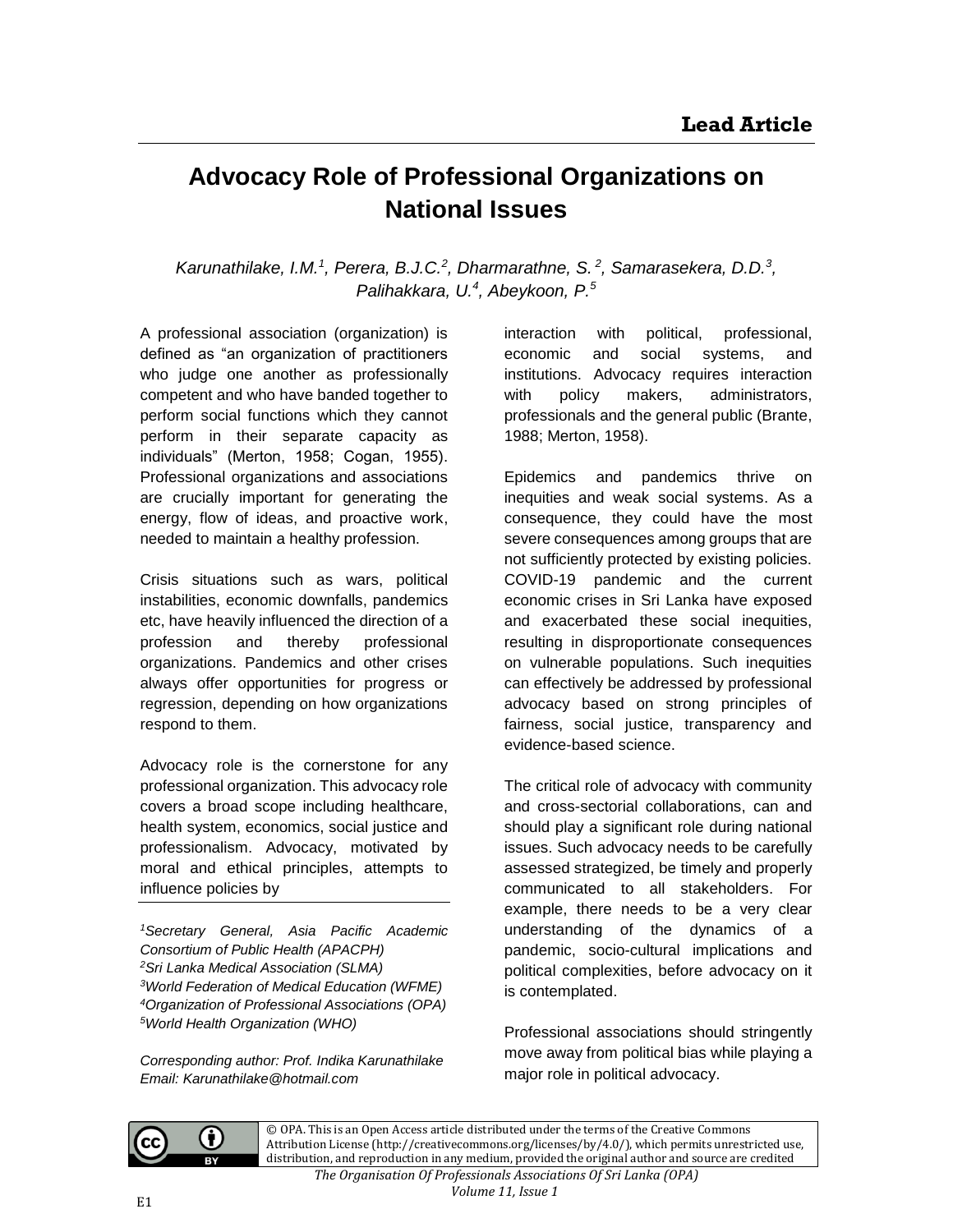In order to fulfil the advocacy role during the current crisis situation, the OPA needs to be an authority recognized by society; an expert organisation sanctioned by the broader community and the general public. This recognition can only be achieved by OPA by becoming the unbiased voice, based on a scientific approach, equity and social justice.

Advocacy needs a broader consensus. This can only be achieved by transparent, multistakeholder processes. This is not impossible because the potential of OPA to communicate quickly with its members and a range of organizations is very high. In this age of information technology, members can respond in a variety of ways; through phone calls, e-mail, Tweets, and Facebook™ postings. The privilege of participating in advocacy is one of the most important benefits for members of a professional association. When greater numbers unify in one voice, stronger and more powerful arguments can be advanced and sustained to achieve the desired advocacy outcomes. This approach illustrates the subtle difference between an advocacy body and a pressure group.

Advocacy needs to be timely and relevant. The process of developing advocacy statements must be transparent, with full involvement of the membership, where drafts are posted and opened for comment through multiple announcements using a variety of media and formats. All of these comments need to be analysed and deliberated upon to determine the appropriateness of their inclusion within the framework documents. As illustrated by paradoxical quotes, advocacy needs to be timely and combined with meaningful action.

"There comes a time when silence is betrayal." (Martin Luther King) "Better remain silent, better not even think, if you are not prepared to act" (Annie Besent)

During a crisis, media attention is invariably focused on professional organizations. This has both advantages and disadvantages. Media is essential to get the message across. The basic principles of communication apply, i.e., what is the message and is it timely and relevant? Does it contain factually correct content up to that time? What is the audience and what is the most appropriate media? Media organisations have their own agendas and there are multiple pitfalls if this reality is not clearly understood.

Use of electronic and online media calls for a different set of skills during crisis situations. Unlike in high-level, in-person meetings with top-down environment of high-level events, virtual advocacy can succeed just as well with a bottom-up approach that mobilizes the voices of broader membership and the general public. This opens up the possibility for more creative strategies that reach the intended audience through volume and frequency rather than the precision of direct, in-person approach. However, this is a double-edged sword and can lead to counterproductive results if the subtle difference between an advocacy body and a lobbying group is not clearly grasped.

Professional organizations are a crucial constituent in formulating sound public policies and strategies. OPA consists of a total membership exceeding 50,000 professionals belonging to 50+ professional institutions is in the best position to contribute in the best possible manner to try and clear the dark clouds currently hanging over Sri Lanka.